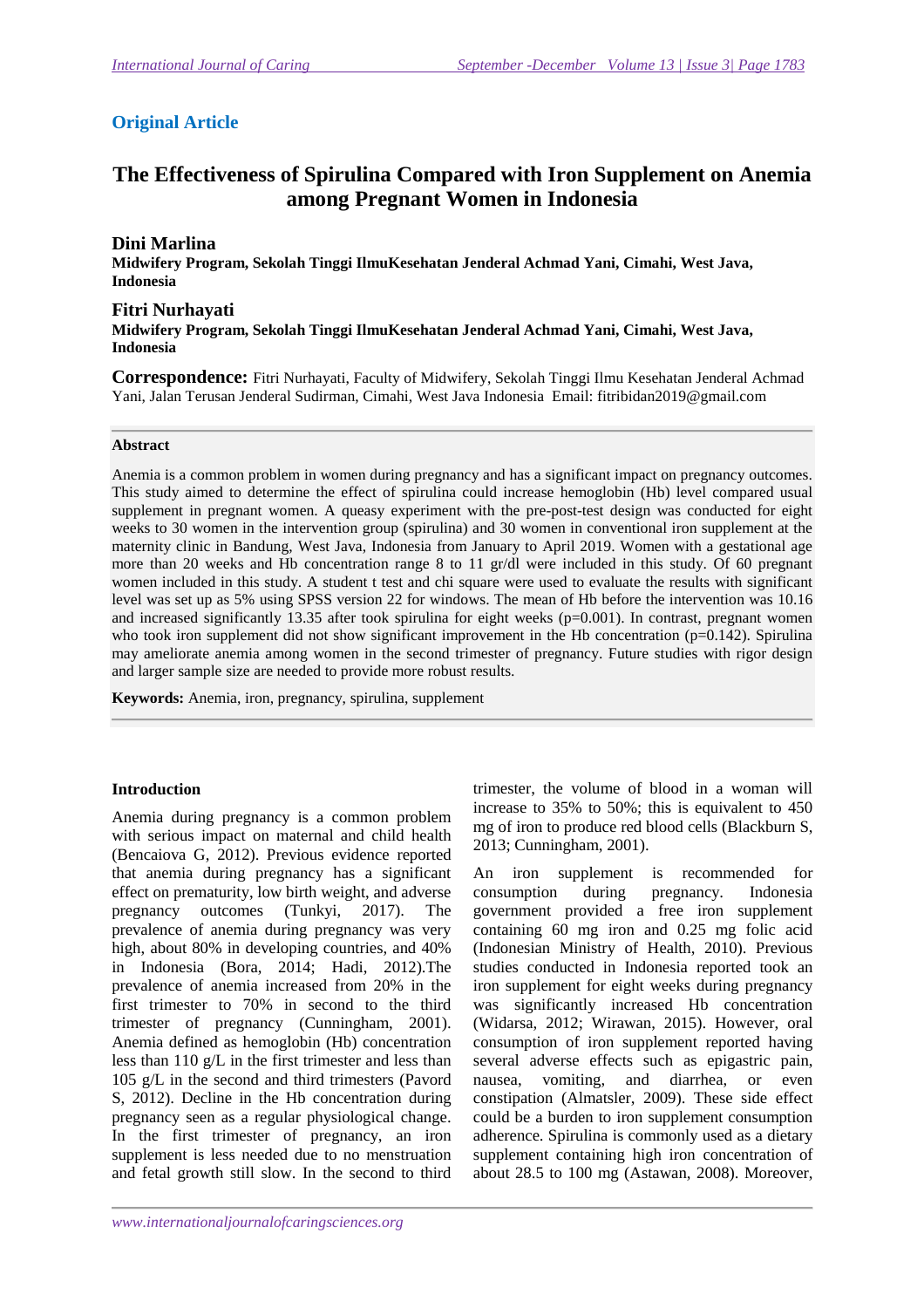spirulina also contains 60-70% of protein, 15-25% carbohydrate, 6-8% lipid, 7-13% mineral, 8-10% fiber, and 3% of water (Kabinawa, 2006). Spirulina contains mucopolysaccharides and does not have cellulose on the cell wall. Thus, its absorption can reach 85% to 95% better than powdered milk that contains lactic acid (Astawan, 2008). Therefore, consumption of 100-gram spirulina can fulfill 158% of the iron requirement for every day. However, evidence of the effectiveness of spirulina on anemia during pregnancy is limited. The aimed of this study was to evaluate the efficacy of spirulina compared with an iron supplement on anemia among pregnant women in Indonesia.

### **Materials and Methods**

**Study design:** A queasy experimental design with pre-posttest was used to evaluate the effectiveness of spirulina compared to iron supplement on anemia — each participant assigned to the intervention group (spirulina) and the control group (iron supplement). This study was conducted at the maternity clinic in Bandung, West Java, Indonesia from January to April 2019. In the intervention group, each participant was given 56 capsules contain 300 mg of spirulina, once a day for eight weeks. Participants in the control groups provided with 56 tables contain 60 mg of iron, once a day for eight weeks. Spirulina used in the intervention group has been approved by the Food and Drug Supervisory Agency (BPOM, No. Reg. TR 123 366 601) and has a Halal license from the Indonesian Muslim Council (MUI, No. 00130056471010).An ethical permission has obtained from the ethical committee at STIKes Ahmad YaniCimahi, Indonesia

(102/KEPK/STIKES/AHMAD/YANI/III/2018).

### **Participants:**

Participant in this study was recruited from the maternity clinic in Bandung, West Java, Indonesia. The inclusion criteria were pregnant women in the second trimester, gestational age more than 20 weeks, hemoglobin (Hb) concentration ranges 8 to 11 gr%. Pregnant women diagnosed with the infection, hemorrhoid, or other disease caused bleeding were excluded from this study. A total of 60 pregnant women with anemia have joined this study, 30 participants in the intervention group and 30 participants in the control group. The sample size was calculated using G-Power Software Version 3.1.6 using the F test with the assumption  $\alpha = 0.05$ , effect size= 0.30), power level=0.80, 2 numbers of groups. The estimation for minimum sample will be resulted is 45 and assuming attrition

rate of 30 %, so the total minimal sample recruited was 60. A written inform consent was obtained prior data collection and participant have free to withdraw from this study anytime with any reason.

**Measures:** The study of women's demographic information will be collected on enrolment: this information including maternal age, level of education, insurance coverage, employment, and gestational age. Hb concertation was measured directly before and after intervention in 8 weeks using portable Hb analysis, low-cost hemoglobin meters that are user-friendly and reliable can be a great aid to change the global anemia scenario. Blood collected was immediately processed to estimate the hemoglobin concentration using HemoCue<sup>®</sup>,

which needs only a small sample of capillary / veno us blood, blood collected were immedialyanalyzed to estimate hemoglobin concentration.HemoCue ® is made up of disposable microcuvettes containing dry form reagent and a single-use photometer built.

**Data analysis:** Descriptive and inferential analysis statistic was used to explain demographic data and significant variables. Differences in characteristics between intervention and control groups will be tested using independent t-tests and Chi-Square tests. The difference of outcome between two groups after the intervention, we will use an independent t-test. A significance level of 5% used for between-group comparisons. Data were analyzed using SPSS version 22 for windows.

### **Results**

The mean age of the two groups was 23.45(SD=2.76) and 24.01 (SD=1.347), respectively. Around 30% of the subjects were graduated from junior and senior high school, and more than half of the respondent was unemployed with over 66% covered by the national health insurance. The mean of gestational age between the two groups was 21.15 (SD=1.65) and 21.34 (SD=10.7). There were no significant differences between intervention and control group in term of a demographic characteristic (Table 1).

Among respondent in the intervention group, the mean of Hb before the intervention was 10.16 and increased significantly 13.60 after took spirulina for eight weeks (p=0.001).In contrast, pregnant women who took iron supplement did not show significant improvement in the Hb concentration  $(p=0.142)$ (Table 2).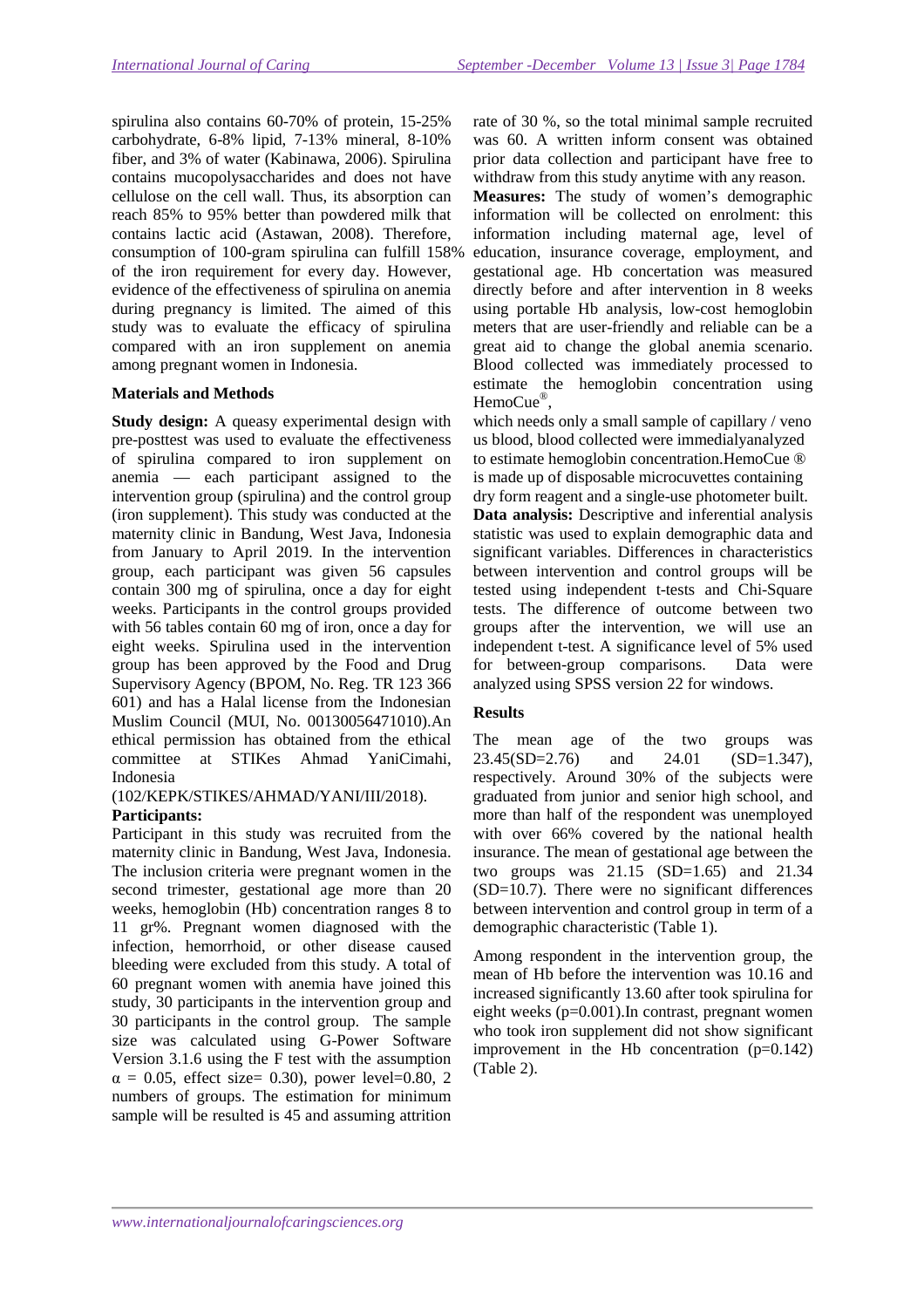| Variables                        | Intervention     |      | Control          |      | <i>p</i> value |
|----------------------------------|------------------|------|------------------|------|----------------|
|                                  | $(n=30)$         |      | $(n=30)$         |      |                |
|                                  | $\mathbf n$      | $\%$ | $\mathbf n$      | $\%$ |                |
| Maternal age (year) (Mean±SD)    | 23.45±2.76       |      | 24.01±1.34       |      | 0.127          |
| Education:                       |                  |      |                  |      |                |
| Not finished                     | 1                | 3.3  | 2                | 6.7  | 0.851          |
| Elementary school                | 6                | 20.0 | 7                | 23.3 |                |
| Junior high school               | 10               | 33.4 | 9                | 30.0 |                |
| Senior high school               | 12               | 40.0 | 10               | 33.4 |                |
| Diploma III/Bachelor             | 1                | 3.3  | $\overline{2}$   | 6.7  |                |
| Employment:                      |                  |      |                  |      |                |
| Unemployment                     | 20               | 66.7 | 18               | 60.0 | 0.278          |
| Employment                       | 10               | 33.3 | 12               | 40.0 |                |
| Health coverage :                |                  |      |                  |      |                |
| National health insurance        | 22               | 73.3 | 20               | 66.7 | 0.856          |
| Non-insurance                    | 8                | 26.7 | 10               | 33.3 |                |
| Gestational age (week) (Mean±SD) | $21.15 \pm 1.65$ |      | $21.34 \pm 1.07$ |      | 0.111          |

| Table 1. Demographic characteristics of pregnant women in Bandung, West Java (N=60) |  |  |  |  |  |
|-------------------------------------------------------------------------------------|--|--|--|--|--|
|-------------------------------------------------------------------------------------|--|--|--|--|--|

| Table 2. The Effectiveness of spirulina compared with an iron supplement on Hb concertation |  |  |  |
|---------------------------------------------------------------------------------------------|--|--|--|
| in pregnancy women $(n=60)$                                                                 |  |  |  |

|                         | <b>Before</b> |           | After             |      | Mean      | <i>p</i> -value |
|-------------------------|---------------|-----------|-------------------|------|-----------|-----------------|
|                         | Mean          | <b>SD</b> | <b>SD</b><br>Mean |      | different |                 |
| <b>Hb</b> Concentration |               |           |                   |      |           |                 |
| Intervention            | 10.16         | 2.12      | 13.60             | 1.79 | 3         | 0.001           |
| Control                 | 10.03         | 2.35      | 10.30             | 1.34 | 0.27      | 0.142           |

### **Discussion**

The data obtained from our study suggested that the average of Hb was low in 21 weeks of pregnancy before intervention between the two groups. Based on Riskesdas 2018, in Indonesia, the prevalent of anaemia inpregnant women was 37.1% (Ministry of Health, 2018). The Centers for Disease Control and Prevention (1998) defined that hemoglobin and hematocrit levels are below the fifth percentile of a normal reference population to describe anemia. These are 11% and 33% in the first quarter, 10.5% and 32% in the second quarter, and 11% and 33% in the third quarter.Anemia during pregnancy is responsible for prematurity birth, low birth weight, and adverse pregnancy outcomes (Tunkyi, 2017). The mother's negative health effects include fatigue, poor

working ability, decreased immune function, increased risk of heart disease, and mortality (WHO, 2001; CDC, 1998; Mbule, 2013). During pregnancy, plasma volume increases approximately about 50% that followed by an increase in the demands of iron to produce red blood cell (Cunningham dan Garry , 2001; Blackburn, 2013). Although anemia is common during pregnancy, many women may not be aware or recognize it due to clinical signs and symptoms of anemia are not specific (Indonesian Ministry of Health, 2015). Accurate identification of anemia and its management are essential to improve the pregnancy outcomes. Our study suggested that spirulina could prove beneficial to increased Hb concentration and reducing the risk of anemia during pregnancy. Previous studies reported that consuming spirulina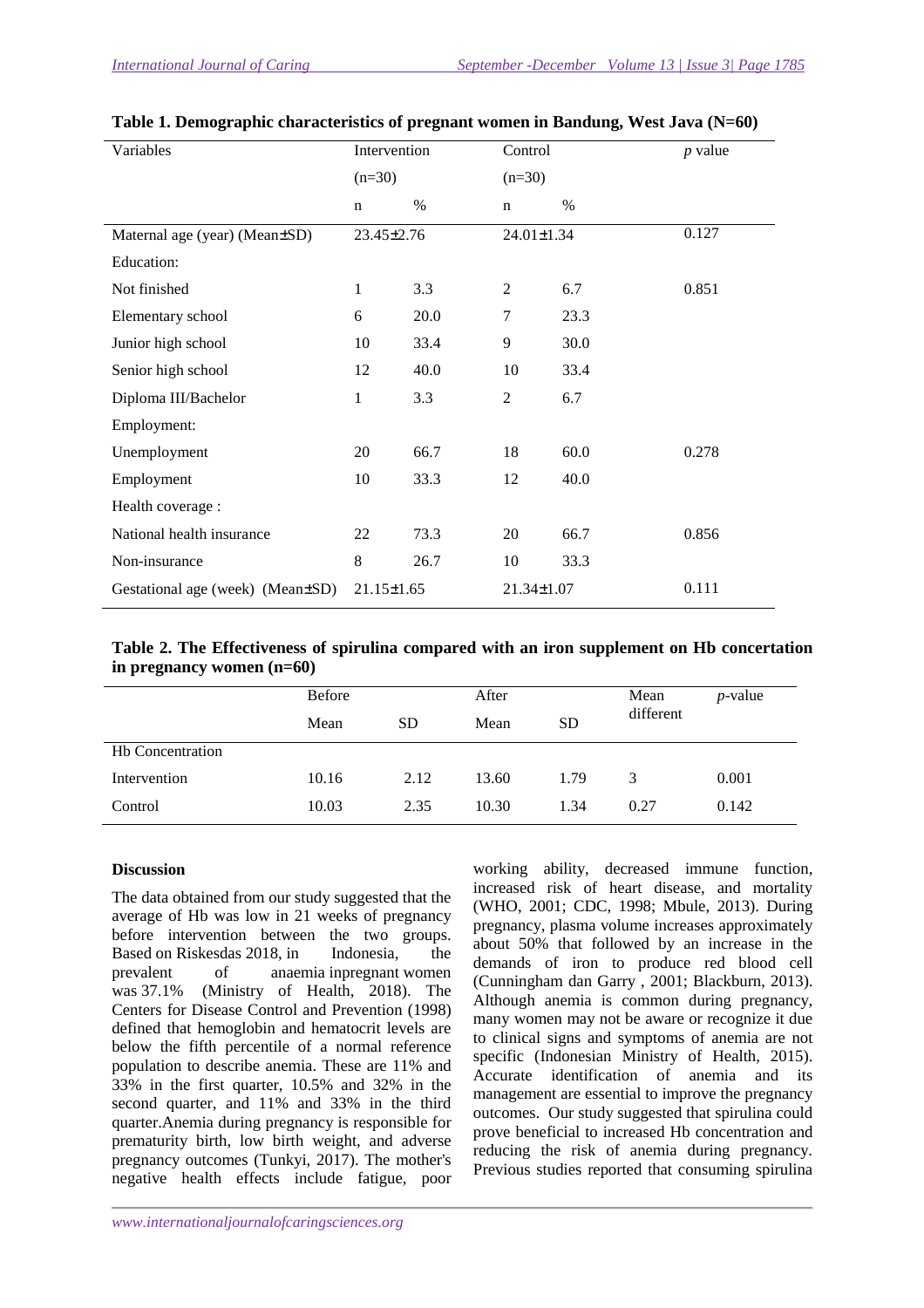for six weeks had a significant effect of lowering anemia by rising 60% of Hb concentration (Dewi, 2014; Selmi, 2010). Spirulina, a blue green algae, has a variety of nutrients including protein, fat, carbohydrates, vitamins and minerals. It was deemed by the 1974 United Nations World Food Conference as ' the best food for tomorrow (Sengupta, 2004). In West Bengal, the role of spirulina supplementation in vitamin A deficiency was studied and a definite role in improving vitamin A deficiency was found(Sengupta, 2004). In addition, spirulina contains high iron, about 28.5 mg /100 gr, of which 58 times more than in spinach, and 18 times higher than that found in meat (Astawan, 2008). Consumption of 100 gr of spirulina can fulfill 158% of iron needed in a day (Astawan, 2008). From this study, it is evident that in cases of pregnancy anaemia, when Spirulina is added with traditional iron supplementation, it can give more striking improvements. However, our study did not identify other potential confounding such as additional food contains iron consumed during this study. Therefore, future studies using a rigor design are needed to explore the mechanism of spirulina counteract anemia. In this study, the iron supplement no significantly improved the Hb level. In the current national program, every pregnant woman provides a 90 iron tablet during pregnancy contained FeSO4 320 mg (iron 60 mg) and folic acid 0.25 mg to prevent anemia during pregnancy(Indonesian Ministry of Health, 2015). The previous study found that 35.28% of pregnant women suffered from anemia (Hb <11 g%) and after took iron tablets for eight weeks, the prevalence of anemia reduced about 26.05% became 9.23% (Fatimah &Hadju, 2015). Another study found a significant difference in hemoglobin levels before and after administration of Fe tablets with an increase in hemoglobin level of 0.91 gr%, and the number of anemia decreased (Linda, 2007). The possible reason for non-significant in the current study might due to a small sample size that could be less sensitive to detect a significant level.

An essential limitation of this study was no randomly assignment or randomization of the sample; therefore, the selection bias is not taken into account. This study may also cannot be generalize to all pregnant women due to the eating behaviour may varies and other factors that could affect anaemia are not considered in this study. However, this study probably the first in Indonesia to evaluate the effectiveness of Spirulina on anaemia among pregnant women.

**Conclusion:** In conclusion, we note that Spirulina may be useful to reduce anemia during pregnancy. While our study has limitation including poorly

feasible considering the small number of subjects and the number of potential confounding factors such as food recalls during the study, this study can be used as a pilot study. Future studies with rigor design, more extensive clinical studies and long term follow up is needed to evaluate the true effect of spirulina on anaemia among pregnant women. Prospective study is warranted to evaluate if Spirulina is added with the current iron-folic acid supplement, it may provide more significant improvements in nutritional anemia during pregnancy.

**Acknowledgement:** This study was funded by Ministry of Research, Technology & Higher Education Republic of Indonesia.

## **References**

- Almatsler, Soenita (2009). Basic Principles of Nutrition. Jakarta: PT. GramediaPustaka.
- Astawan, M (2008). The Benefits of Colorful Color Foods. Jakarta: PT. GramediaPustaka.
- Bencaiova G, Burkhardt T, Breymann C (2012). Anemia: prevalence and risk factors in pregnancy. Eur J Intern Med. 23:529–533.
- Black R. E., Victora C. G., Walker S. P. (2013). Maternal and child undernutrition and overweight in low-income and middle-income countries. The Lancet, 382(9890): 427–451, 2013.
- Blackburn S. Chapter 8: Hematologic and hemostatic systems in maternal, fetal, & neonatal physiology 4th ed. London, United Kingdom: Elsevier: 216– 246; 2013.
- Bora R, Sable C, Wolfson J, Boro K. & Rao R. (2014). Prevalence of anemia in pregnant women and its effect on neonatal outcomes in Northeast India. The Journal of Maternal-Fetal& Neonatal Medicine. 27:887–891
- Cunningham dan Garry F (2001). Obstetrics Edisi 21 Vol 2. Jakarta: EGC.
- Centers for Disease Control and Prevention. (1998). Recommendations to prevent and control iron deficiency in the United States. MMWR Recomm Rep, 47(RR-3):1–29.
- Dewi, RS (2014). Spirulina Platenis Prevents Decrease in Peripheral Blood Components in Mice (Rattus Norvegius) Cyclophospamide. Denpasar: Program

PascasarjanaIlmuBiomedikUniversitasUdayana.

- Fatimah &Hadju (2015). Consumption Pattern and Hemoglobin Levels in Pregnant Women in Maros Regency, South Sulawesi. Makara Kesehatan, 15(1): 31-36 3
- Hadi (2012). The content of DHA, EPA and AA in Microalgae from Spirulina, BotryococcusBraunii, ChrorellaAures and PorphyridiumCruetum Cultured Heterotrophically. Universitas Indonesia.
- Indonesian Ministry of Health (2015). Safe Motherhood Project: A Partnership and Family